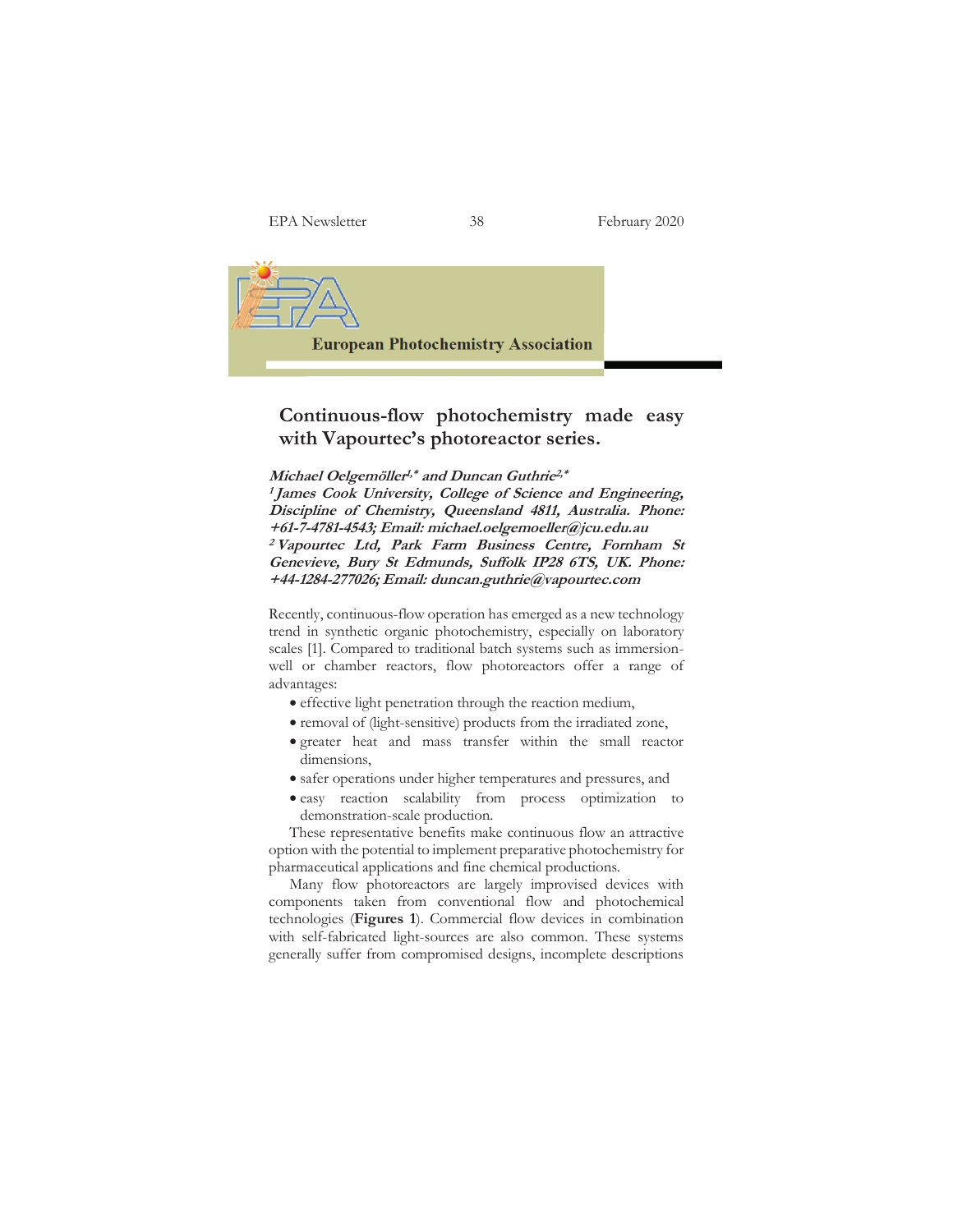and inadequate characterizations. This has led to a generally poor reproducibility of the reactors themselves as well as the experimental results achieved within these devices [2].

With the growing importance and acceptance of flow photochemistry in the industrial community [3], a reliable and purpose designed flow reactor with optimal component matching, easy control over reaction conditions (e.g. temperature, pressure, exposure time, & wavelength of emitted light) and scale-up potential is undeniably essential.



 **Figures 1.** Examples of improvised flow photoreactors: (a) dualcapillary reactor with internal fluorescent tube, (b) block reactor under UV-panel and (c) capillary tower inserted into chamber photoreactor.

In March 2014, Vapourtec launched its UV-150 photochemical reactor [4]. Since its introduction, additional accessories and features have been continuously released (**Figures 2**), which have made this device family suitable for a wide range of photochemical applications. Subsequently, the systems have been rapidly adopted by the academic and industrial communities and have been featured in over 75 publications [5].



 **Figures 2.** (a) UV-150 reactor R-series, (b) high power LED reactor E-series, (c) immobilized photocatalyst reactor E-series and (d) UV-150 reactor E-series in tandem configuration.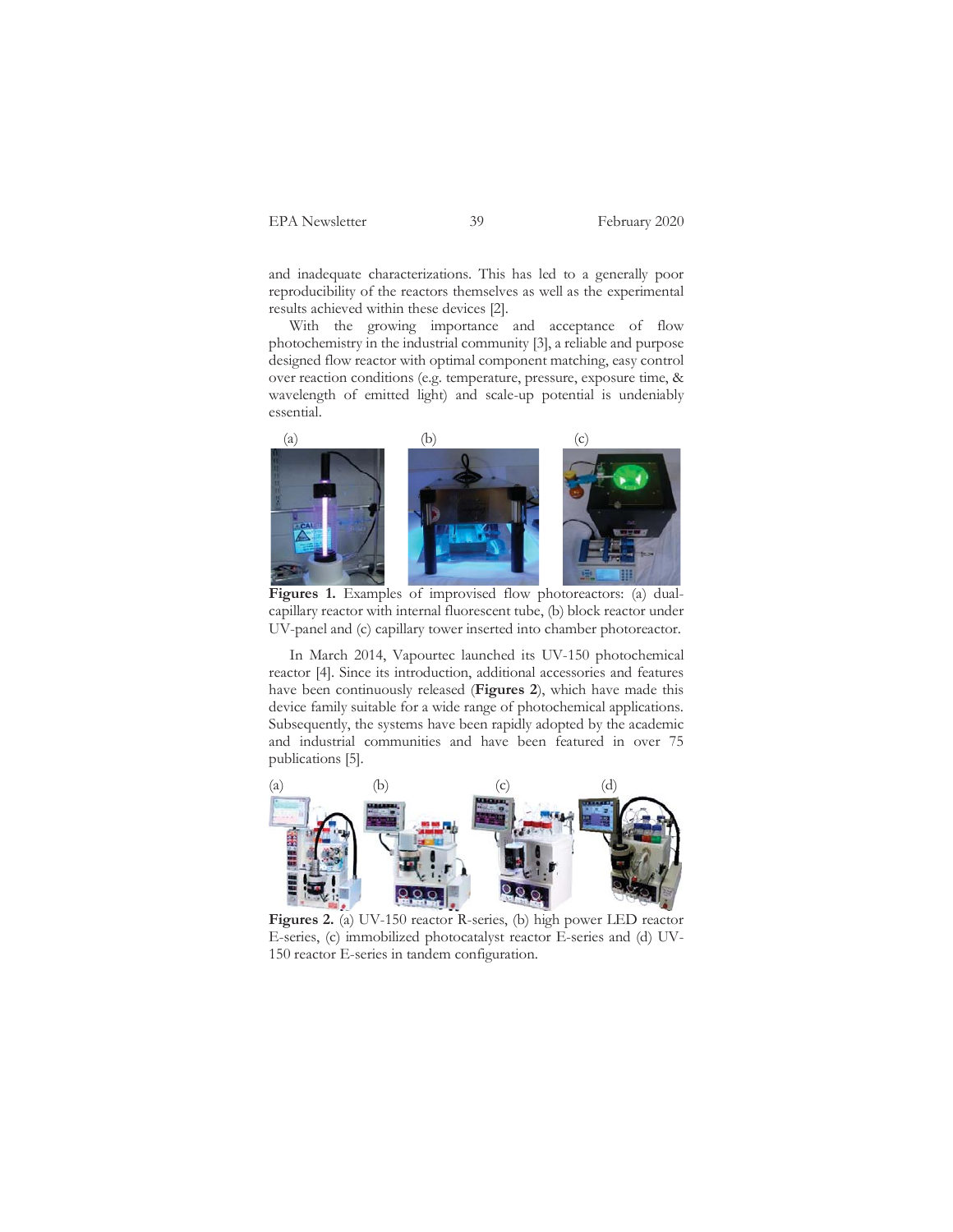EPA Newsletter 40 February 2020

Each photochemical module can be easily plugged into either the E-Series (peristaltic pump) or the R-Series (piston pump) platform. The entire installation of these compact and space-efficient modules and their power supplies takes less than 5 minutes. In tandem configuration (**Figure 2d**), each reactor can be equipped with an additional thermal loop that allows flow photochemical and thermal reactions to be performed in series with precise control over reaction conditions, all from an intuitive touch screen user interface [6].

The UV-150 photochemical reactor chamber can be fitted with three different light sources (**Figures 3**) that cover the entire photochemically important range of 220-650 nm. Each lamp can be changed rapidly by hand within a minute. The available light sources comprise of:

- $\bullet$  a dimmable polychromatic (75-150W) medium-pressure mercury lamp,
- $\bullet$  low-pressure mercury lamps (9 W) that emit in the UVA, UVB or UVC range, and
- $\bullet$  narrowly emitting medium- (60 W) or high-power (150 W) LED panels ranging from 365-525 nm.



 **Figures 3.** (a) 150 W medium-pressure lamp, (b) UVA 9 W lowpressure lamp, (c) 60 W LED-array and (d) 150 W high-power LED array.

The medium-pressure mercury lamp can be equipped with a range of easily exchangeable band-pass or cut-off filters (**Figure 4a**) that are placed between the bulb and the reactor coil for a selective wavelength region, and thus permit selective photochemical activation. The reactor cartridge itself consists of a replaceable 2, 5 or 10 mL fluorinated ethylene propylene (FEP) coil with a wall thickness of 0.15 mm and an internal diameter (ID) of 1.30 mm (**Figure 4b**). The coil material is (photo)chemically inert and shows excellent transparency at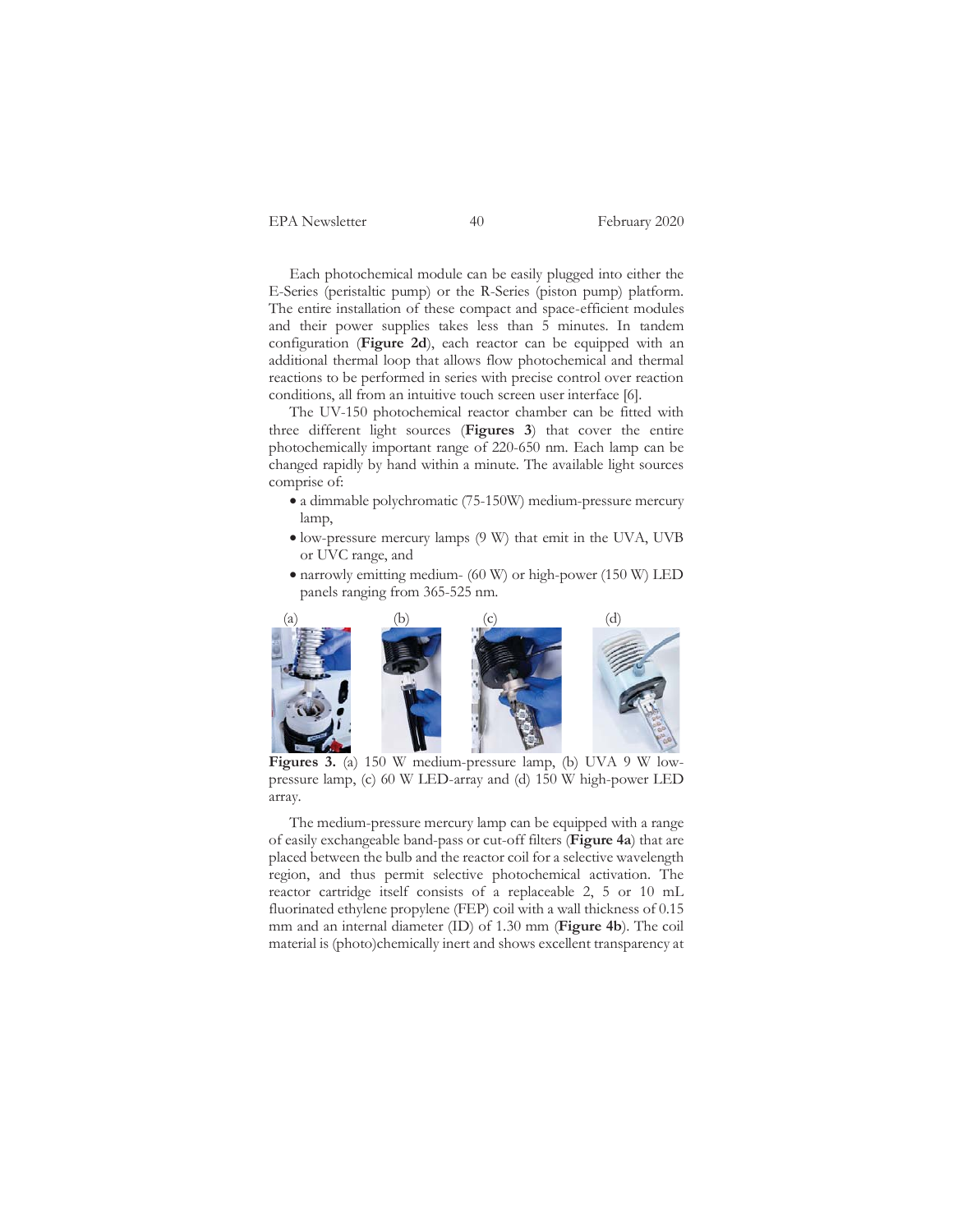EPA Newsletter 41 February 2020

wavelengths >240 nm. An optional spectrometer can be attached to the reactor housing via a fiber-optic probe (**Figure 4c**), thus allowing real-time monitoring of the transmission spectra. The photoreactor chamber is designed to give safe and accurate heat management. Reactor cartridge and lamp are housed in separate, sealed quartz chambers and air is circulated within each chamber at high flow rates to dissipate heat. An optional external cooling module utilizes a dryice filled Dewar that delivers chilled gas  $(N_2 \text{ or compressed air})$  to the irradiation unit. The reactor temperature can thus be varied with  $\pm 1^{\circ}C$ precision between -5 and +80°C for the medium-pressure mercury lamp or between -40 $\rm{^oC}$  and  $+80\rm{^oC}$  for the low-pressure mercury lamps and LED arrays. The temperature is measured directly at the reactor wall for most accurate representation.



 **Figures 4.** (a) Selection of glass-filter inserts, (b) 10 mL-FEP reactor coil and (c) fiber-optic probe and temperature sensor attachments.

The alternative packed-bed photoreactor system (**Figure 2c**) has been developed for illuminations involving immobilized or solid photocatalysts [7]. It consists of a glass column that allows adjustable packed bed volumes of 0.3-3 mL. The column is surrounded by three LED arrays (60 W) with variable wavelengths of 365-700 nm.

The photoreactor series developed by Vapourtec Ltd has been successfully applied to a wide range of homogeneous and heterogeneous (gas-liquid, solid-liquid or gas-liquid-solid) photoreactions. Optimization of reaction conditions (e.g. concentrations, wavelengths, light power or temperature) is rapidly achieved using small reagent volumes. Scale-up is then simply conducted by continuous operation over longer periods of time using larger stock solutions of reagents. In contrast to other commercial flow devices that are based entirely on LED light-sources, the UV-150 module allows photochemical investigations in the important UVCand UVB-ranges. The simple interlock design of the individual